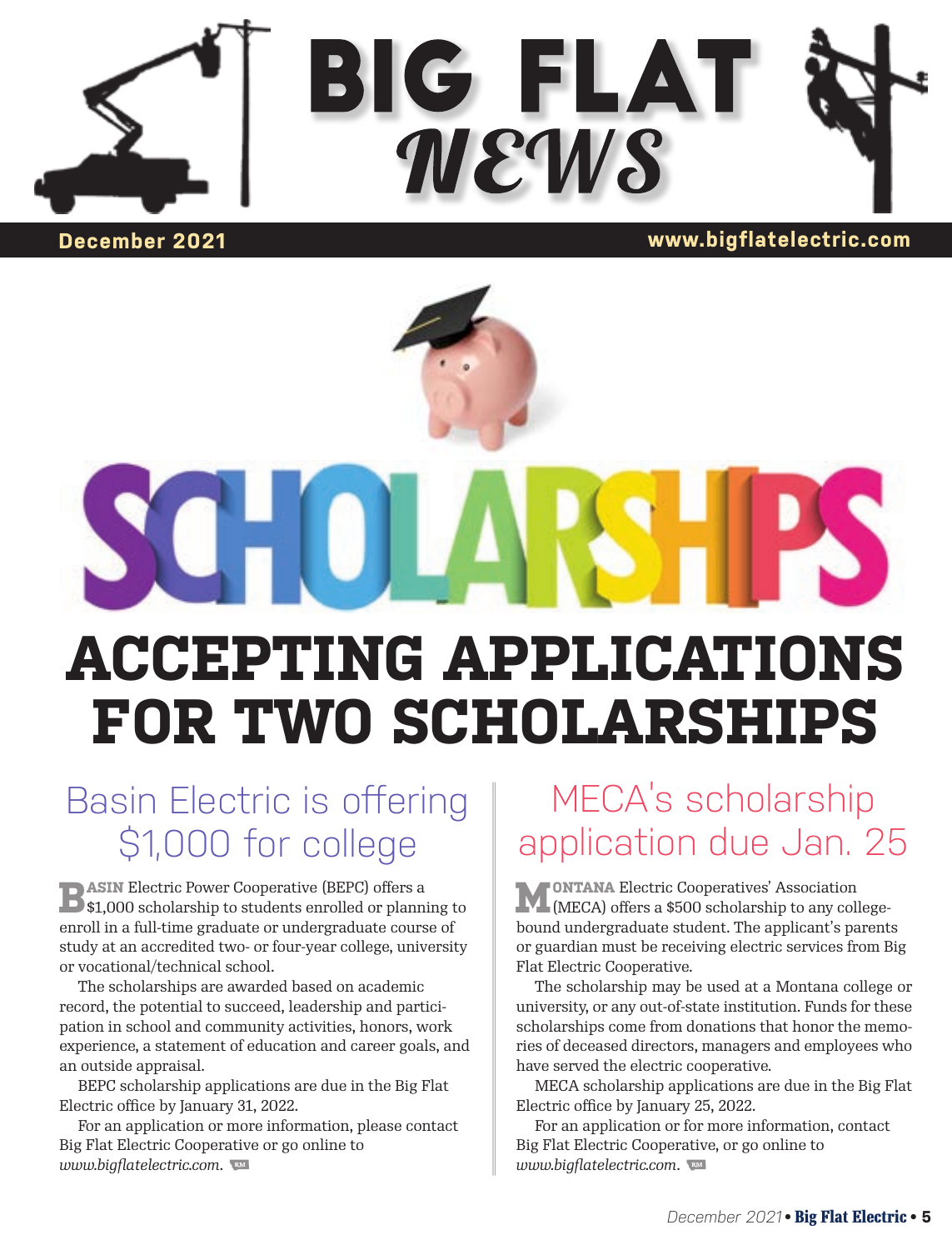# **Julia's Junque**

## Co-op member offers vintage furniture, gifts, home decor and more in unique Malta shop

*STORY AND PHOTOS BY* **SHAWNA MYERS |** *BIG FLAT ELECTRIC COOPERATIVE*

**N** the corner of 1st Street and 1st Avenue in Malta is the festive store Julia's Junque, owned by Megan Pankratz. When you are looking for

vintage painted furniture, home décor, gifts, toys and much more, be sure to stop.

Five to six years ago, Megan's mom, Veronda Biggart, was a key factor in getting the business going with her painted furniture. Megan signed her mom up for a rescued and reclaimed show in Billings. Her mom agreed as long as

Megan took some of her painted furniture. From that point forward, Megan says "It just got crazier and crazier." Veronda said that if it weren't for Megan, they would be sitting with a lot of painted furniture in their garages.

Julia's Junque was chosen as the business name from her late sister, Julia, and a TV show with a store that had "Junque" as part of the name.

Megan credits her husband, Dustin, for being a trooper and a great furniture mover. Along with Dustin, Megan has great support from her three children, family, friends and volunteers helping every way they can.

The painted furniture and creative item contributors are her mom and sister, Brady Brooks. Both are also a large part of her success, and still answer the phone when she calls for help and support.



Megan Pankratz is the owner of Julia's Junque, a specialty gift, home decor and vintage furniture shop in Malta. Megan has decked the store out in preparation for the holiday season. Check out her website at *juliasjunque.com.* **| PHOTO BY SHAWNA MYERS**

"The local people have been so kind with a great deal of support and encouraging words," Megan said.

Megan advertises on KMMR, Super Shopper, Facebook, Instagram and *juliasjunque.com.* She can be reached by phone, (406)654-7448, for any questions or information. She also offers painting classes at the store, where created items are taken home.

While shopping this holiday season locally, be sure to stop, shop and see her very festive store. It won't disappoint.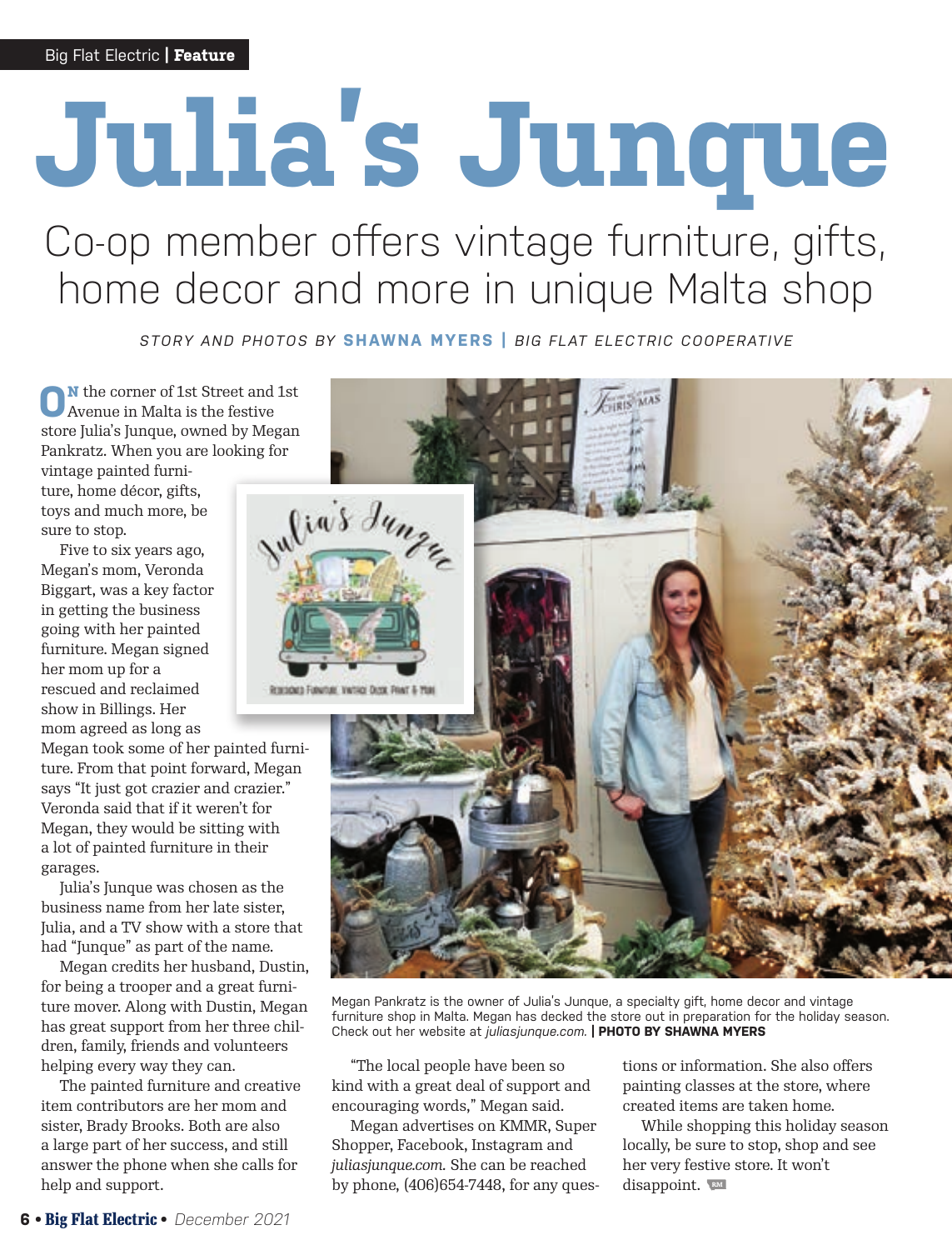





With a great deal<br>of support and<br>encouraging words.<br>A REGAN PANKRATZ,<br>OWNER OF JULIA'S JUNQUE **The local people have been so kind with a great deal of support and encouraging words.**

*– MEGAN PANKRATZ, OWNER OF JULIA'S JUNQUE* 



u Jondez<br>U Jose